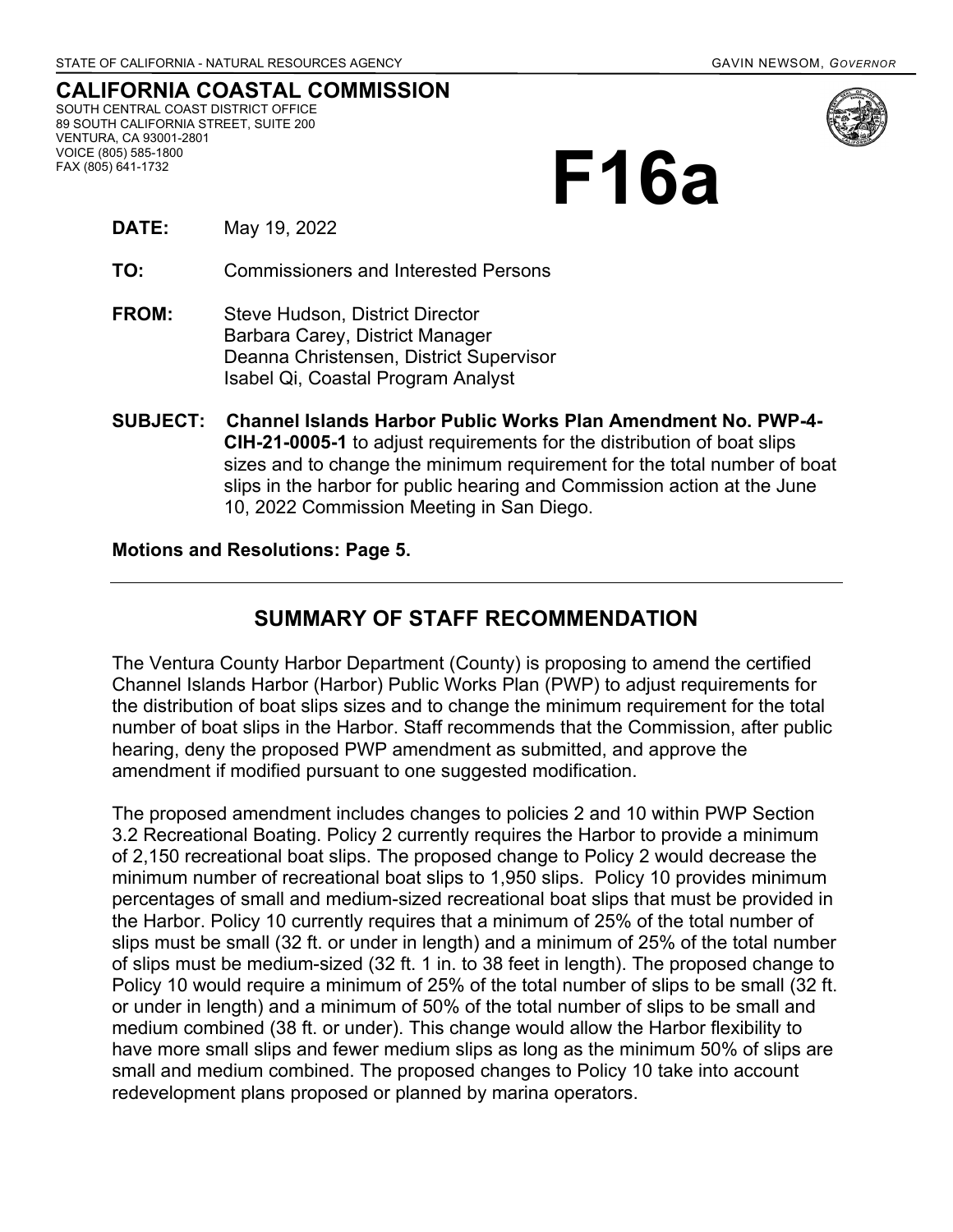There are several reasons why the Harbor is planning for fewer boat slips in the future and modified minimum slip mix requirements. There is currently low demand for small boat slips in the Harbor, and there is a trend towards higher demand for larger boat slips. This is reflected in the high vacancy rates of small boat slips in the Harbor. One explanation for this trend is that many small boat owners prefer storing their smaller boats in dry boat storage over wet slips, since dry storage is typically less expensive and requires less maintenance of boats. Additionally, California Department of Boating and Waterways (DBAW) and Americans with Disabilities Act (ADA) standards and regulations require wider fingers, docks, and berth sizes than what is existing in the older existing marinas. Therefore, when marinas are rebuilt, the fingers, docks, and berth sizes need to be enlarged to be in compliance with the DBAW and ADA requirements. Given the increasing demand for larger slips and the increase in size requirement for fingers and docks, fewer slips can be accommodated than before given a fixed water area. As a result, marina operators are proposing to redevelop marinas with less total slips than there are today.

Under the proposed PWP amendment, although the minimum number of boat slips would decrease in the Harbor, there would still be no less than 25% of boat slips in the small size category (32 ft. or under), while slips in the medium size category (32 ft. 1 in. – 38 ft.) can be less than 25%, as long as the total number of slips 38 ft. or under constitute no less than 50% of all boat slips. With the proposed change, the requirements of the PWP would continue to encourage recreational boating use within the harbor, protect lower cost boating opportunities, and provide a balanced mix of slip sizes including sufficient entry-level slips, while also provide the flexibility of allowing more of the smaller-sized slips and fewer of the medium-sized slips harbor-wide. Staff is recommending approval of the proposed amendment with one (1) suggested modification to provide clarity and internal consistency within policy 10.

**Additional Information:** Please contact Isabel Qi at the South Central Coast District Office of the Coastal Commission at (805) 585-1800 or 89 S. California St., Second Floor, Ventura, CA 93001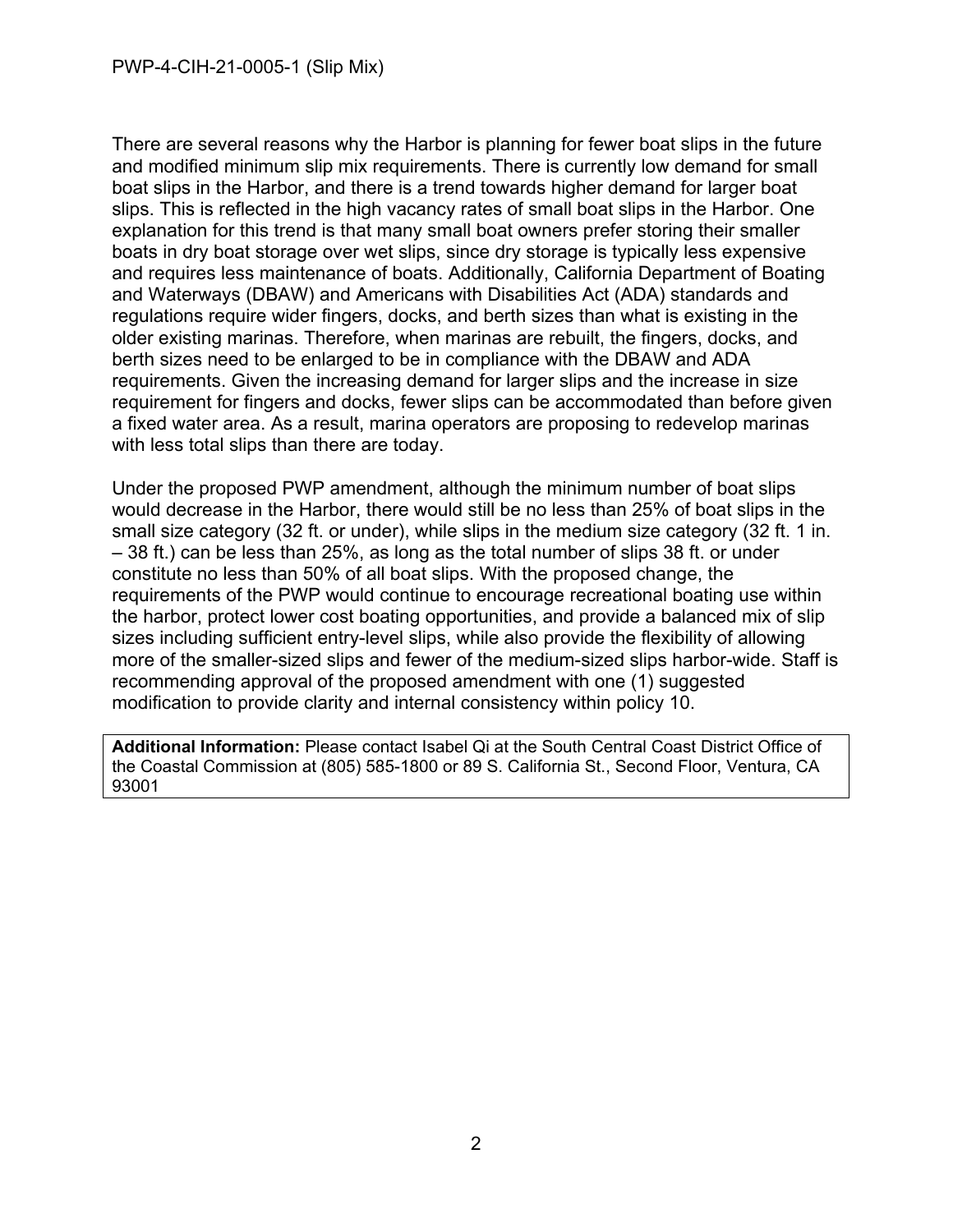# **Table of Contents**

| Ш.              | STAFF RECOMMENDATION: MOTIONS & RESOLUTIONS 5                                                                                                            |  |
|-----------------|----------------------------------------------------------------------------------------------------------------------------------------------------------|--|
| А.<br><b>B.</b> | PWP Amendment No. PWP-4-CIH-21-0005-1: Denial as Submitted5<br>PWP Amendment No. PWP-4-CIH-21-0005-1: Certification with Suggested                       |  |
|                 | III. SUGGESTED MODIFICATION TO PUBLIC WORKS PLAN                                                                                                         |  |
|                 | IV. FINDINGS FOR DENIAL OF THE PUBLIC WORKS PLAN<br>AMENDMENT AS SUBMITTED AND APPROVAL OF THE PUBLIC<br>WORKS PLAN AMENDMENT IF MODIFIED AS SUGGESTED 7 |  |
| А.<br>В.<br>C.  | Background and Amendment Description (PWP-4-CIH-21-0005-1) 7                                                                                             |  |

## **EXHIBITS**

[Exhibit 1: Vicinity Map](https://documents.coastal.ca.gov/reports/2022/6/F16a/F16a-6-2022-exhibits.pdf) [Exhibit 2: Proposed Amendment](https://documents.coastal.ca.gov/reports/2022/6/F16a/F16a-6-2022-exhibits.pdf)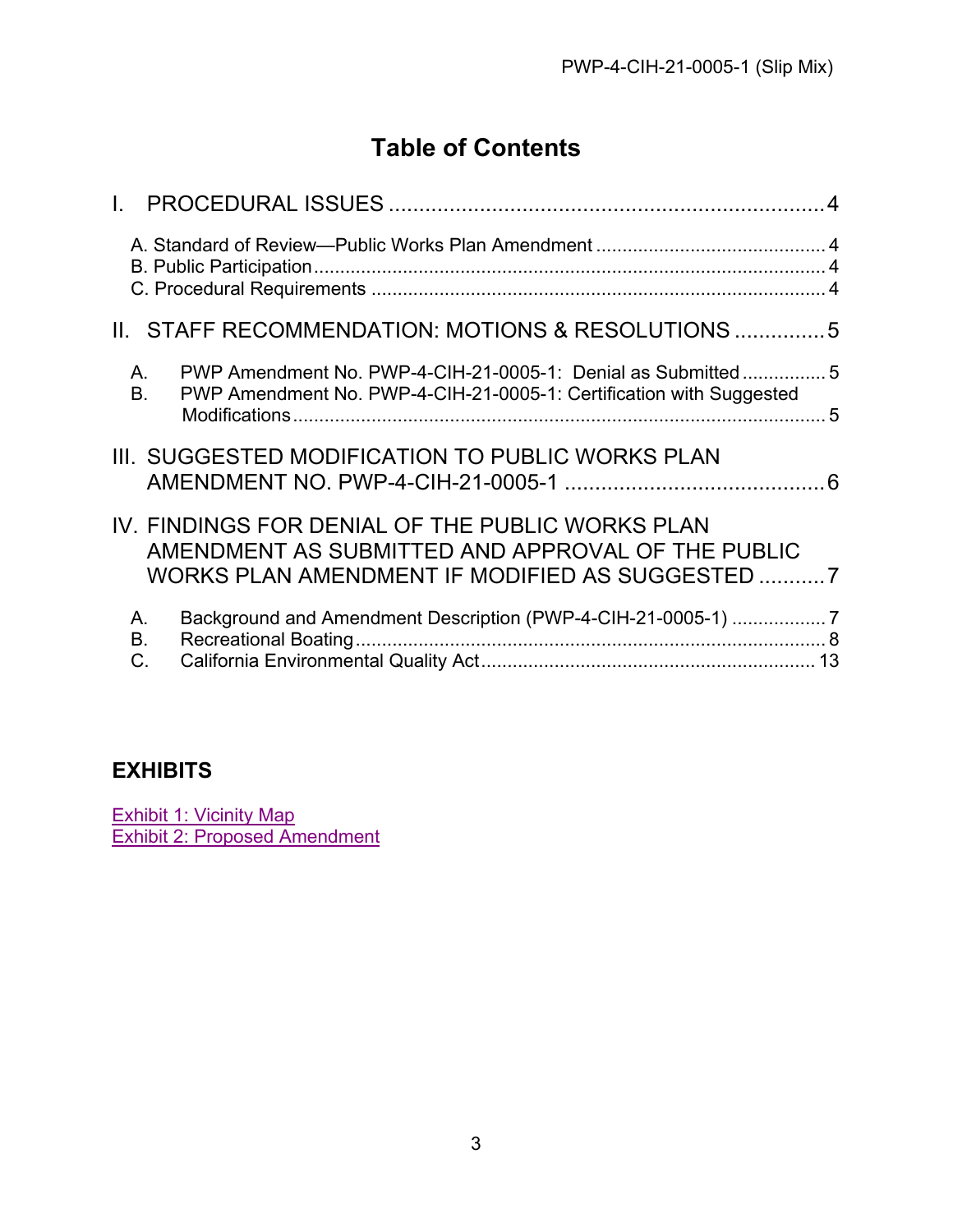## <span id="page-3-0"></span>**I. PROCEDURAL ISSUES**

#### <span id="page-3-1"></span>**A. Standard of Review - Public Works Plan Amendment**

Section 30605 of the Coastal Act and Title 14, Section 13356 of California Code of Regulations provides that where a public works plan is submitted prior to certification of the Local Coastal Program (LCP) for the jurisdiction affected by the plan, the Commission's standard of review for certification is Chapter 3 of the Coastal Act. Although the land area within the Harbor is owned by the County, it lies within the jurisdiction of the City of Oxnard. The Commission certified the Public Works Plan in September 1986—prior to the December 1986 certification of the Oxnard LCP (which includes the Harbor area). Therefore, the Commission's certification of the PWP was based on consistency with Chapter 3. Section 30605 and Section 13357 of the Code of Regulations also state that where a public works plan or plan amendment is submitted after the certification of the LCP for the area, any such plan shall be approved by the Commission only if it finds, after full consultation with the affected local government(s), that the proposed plan is in conformity with the certified LCP. Therefore, the standard of review for the proposed amendment to the Public Works Plan, pursuant to Section 30605 of the Coastal Act, is that the proposed plan amendment is in conformance with the certified Local Coastal Program for the City of Oxnard. Because the City's certified LCP contains all applicable Coastal Act policies, the proposed PWP amendment must also conform with applicable Chapter 3 policies of the Coastal Act. Public Resources Code Section 30605 also states that any proposed amendment to the PWP shall be processed in the same manner as prescribed for an amendment to a Local Coastal Program.

#### <span id="page-3-2"></span>**B. Public Participation**

Sections 30605 and 30503 of the Coastal Act require the provision of maximum opportunities for public input in preparation, approval, certification and amendment of any public works plan. Further, Section 13366 of Title 14 of the California Code of Regulations requires a local public hearing on the proposed amendment prior to submission of the amendment to the Commission. The County of Ventura Board of Supervisors held a public hearing and approved the PWP amendment on July 27, 2021. The hearing was duly noticed to the public consistent with Section 13353.5 of the California Code of Regulations. Notice of the subject amendment has been distributed to all known interested parties.

#### <span id="page-3-3"></span>**C. Procedural Requirements**

Section 30605 of the Coastal Act provides for Commission review of proposed public works plans. If the Commission accepts staff's recommendation to approve the PWP amendment as modified, the County will need to act to accept the adopted suggested modification. The County must act within six months from the date of Commission action on this application or the Commission's approval will expire. Subsequently, the Executive Director must determine that the County's action is legally adequate to satisfy any specific requirement of the Commission's certification, and that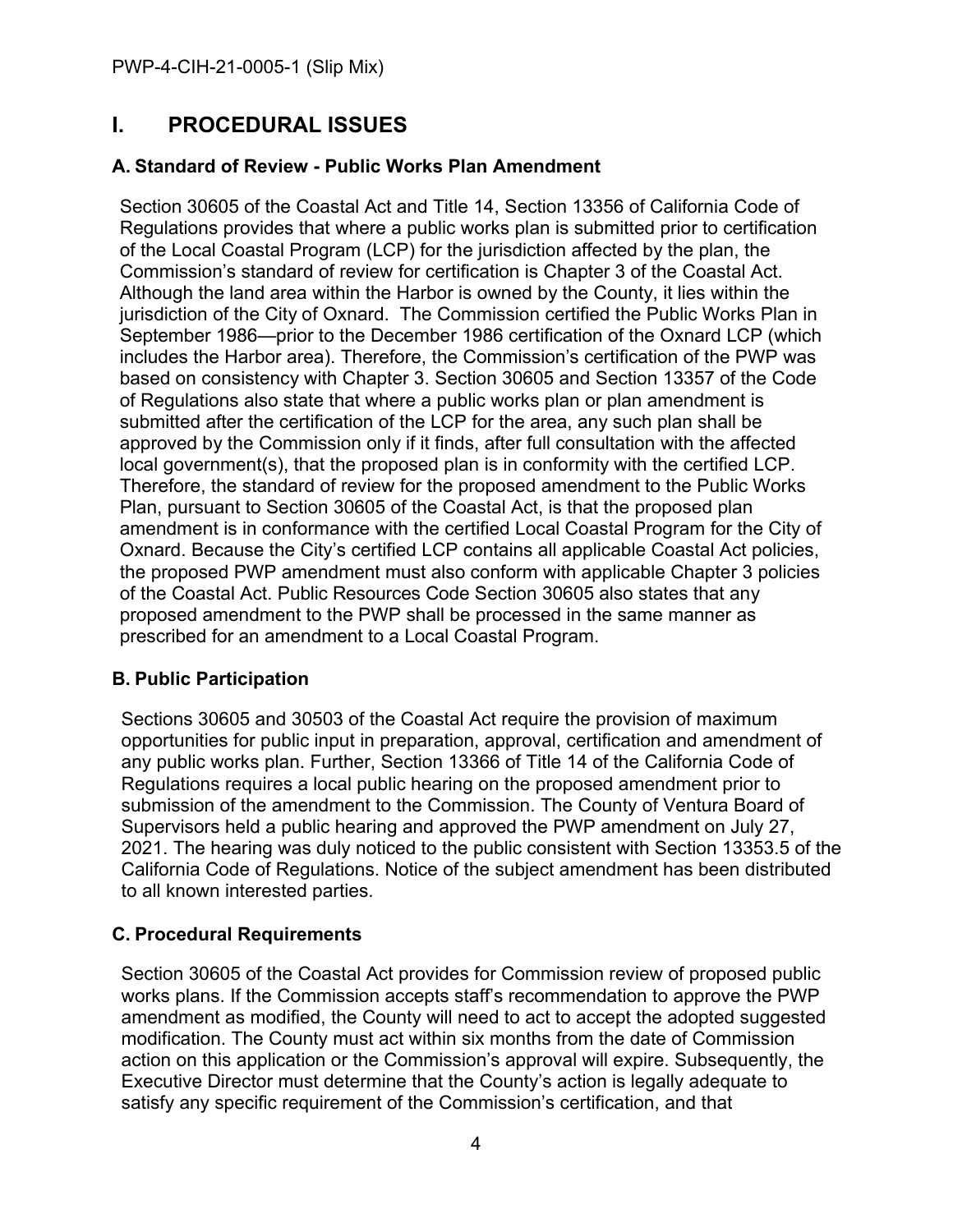determination must be reported to the Commission before the PWP amendment shall be effective.

## <span id="page-4-0"></span>**II. STAFF RECOMMENDATION: MOTIONS & RESOLUTIONS**

#### <span id="page-4-1"></span>**A. PWP Amendment No. PWP-4-CIH-21-0005-1: Denial as Submitted**

#### **MOTION I:**

I move that the Commission certify Channel Islands Harbor Public Works Plan Amendment No. PWP-4-CIH-21-0005-1, as submitted.

Staff recommends a **NO** vote. Following this staff recommendation will result in failure of this motion, denial of Public Works Plan Amendment No. PWP-4-CIH-21-0005- as submitted, and the adoption of the following resolution and findings. The motion to certify passes only by an affirmative vote of a majority of the appointed Commissioners.

#### **RESOLUTION I:**

The Commission hereby denies certification of Channel Islands Harbor Public Works Plan Amendment No. PWP-4-CIH-21-0005-1, and adopts the findings stated below on the grounds that the Amendment, as submitted, does not conform with the certified local coastal program in the jurisdiction affected by the proposed public works plan. Certification of the Amendment would not comply with the California Environmental Quality Act because there are feasible mitigation measures or alternatives that would substantially lessen the significant adverse effects that the approval of the Amendment would have on the environment.

#### <span id="page-4-2"></span>**B. PWP Amendment No. PWP-4-CIH-21-0005-1: Certification with Suggested Modification**

#### **MOTION II:**

I move that the Commission certify the Channel Islands Harbor Public Works Plan Amendment No. PWP-4-CIH-21-0005-1, if modified as suggested in the staff report.

Staff recommends a **YES** vote. Passage of this motion will result in certification of the Public Works Plan Amendment No. PWP-4-CIH-21-0005-1 as modified. The motion to certify passes only by an affirmative vote of a majority of the appointed Commissioners.

#### **RESOLUTION II:**

The Commission hereby certifies the Channel Islands Harbor Public Works Plan Amendment No. PWP-4-CIH-21-0005-1 as modified and adopts the findings stated below on the grounds that the Amendment as modified conforms with the certified local coastal program in the jurisdiction affected by the proposed public works plan. Certification of the Amendment if modified as suggested complies with the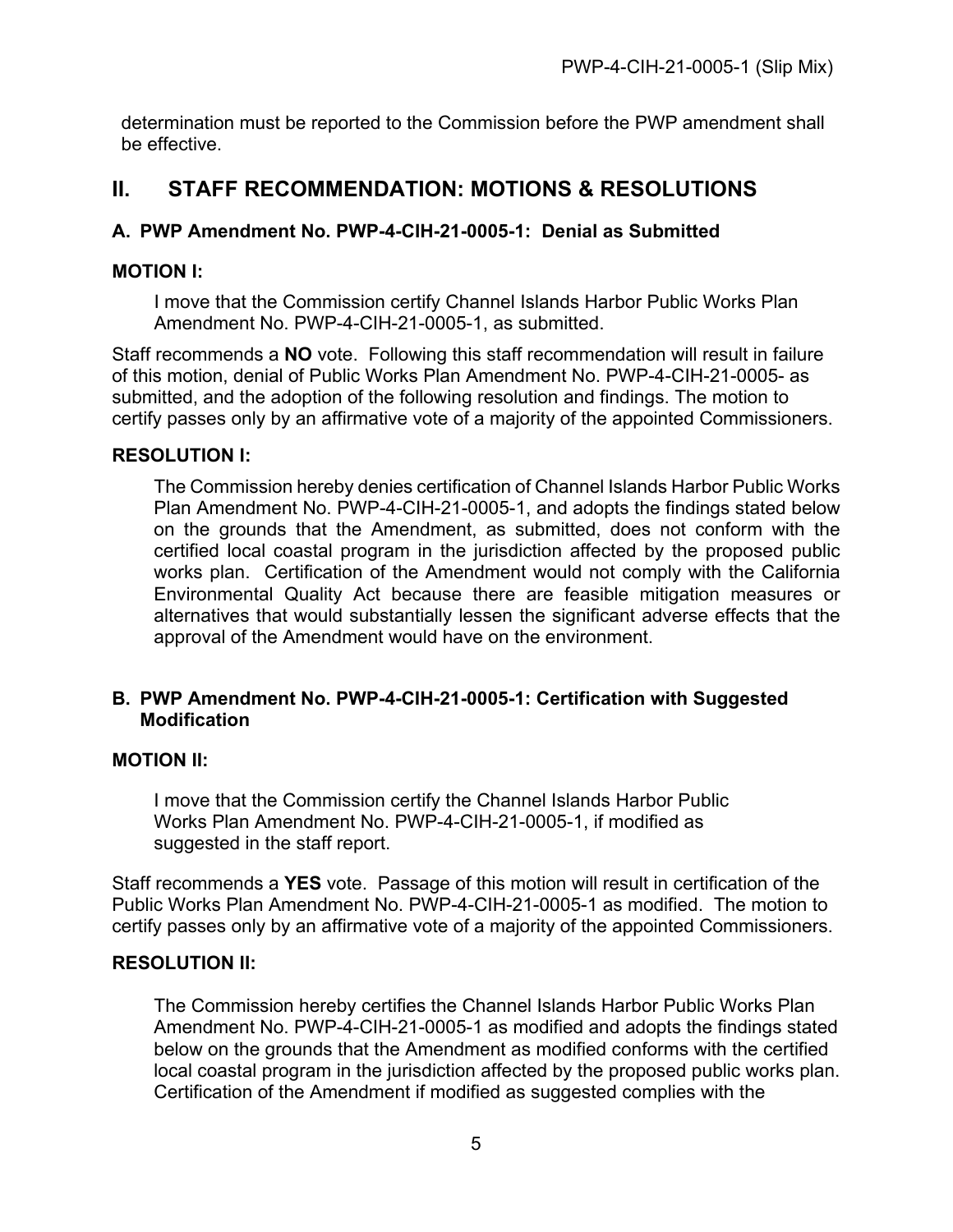California Environmental Quality Act because either 1) feasible mitigation measures and/or alternatives have been incorporated to substantially lessen any significant adverse effects of the Amendment on the environment, or 2) there are no further feasible mitigation measures or alternatives that would substantially lessen any significant adverse impacts of the Amendment on the environment.

## <span id="page-5-0"></span>**III. SUGGESTED MODIFICATION TO PUBLIC WORKS PLAN AMENDMENT NO. PWP-4-CIH-21-0005-1**

The staff recommends that the Commission certify the Public Works Plan (PWP) Amendment only with the modification as shown below. Language presently contained within the certified PWP is shown in straight type. Amending language proposed by the Harbor Department to be inserted is shown in underline. Amending language proposed by the Harbor Department to be deleted is shown in line out. Modifying language recommended by Commission staff to be inserted is shown in double underline. Modifying language recommended by Commission staff to be deleted is show in double line out.

#### **SUGGESTED MODIFICATION NO. 1**

Recreational Boating Policy 10 of the PWP shall be modified as follows:

10. Harbor-wide Slip Size Distribution for New or Reconstructed Marinas Standards

The following slip size distribution standards shall apply to the Channel Islands Harbor **everall** harbor-wide:

- A. A minimum of 25% of the total number of slips shall be 32 ft. or under in length, and
- B. A minimum of 25% of the total number of slips shall be 32 ft., I in. 38ft. in length. A minimum of 50% of the total number of slips shall be 38 ft. or under in length.

The County shall maintain an up-to-date harbor-wide accounting of the total number of slips existing and approved through NOIDs, with a breakdown by slip size category (including slips in Categories A and B, and slips over 38 ft. in length).

Any NOID for the development or redevelopment of marinas shall include an analysis of harbor-wide conformance, including the proposed development or redevelopment, with the slip size distribution standards. At no time shall a NOID for the development or redevelopment of marinas result in the provision of less than 23% of slips in Category A er-and less than 23% 46% in Category A and B combined, 38 ft. or less, harbor-wide.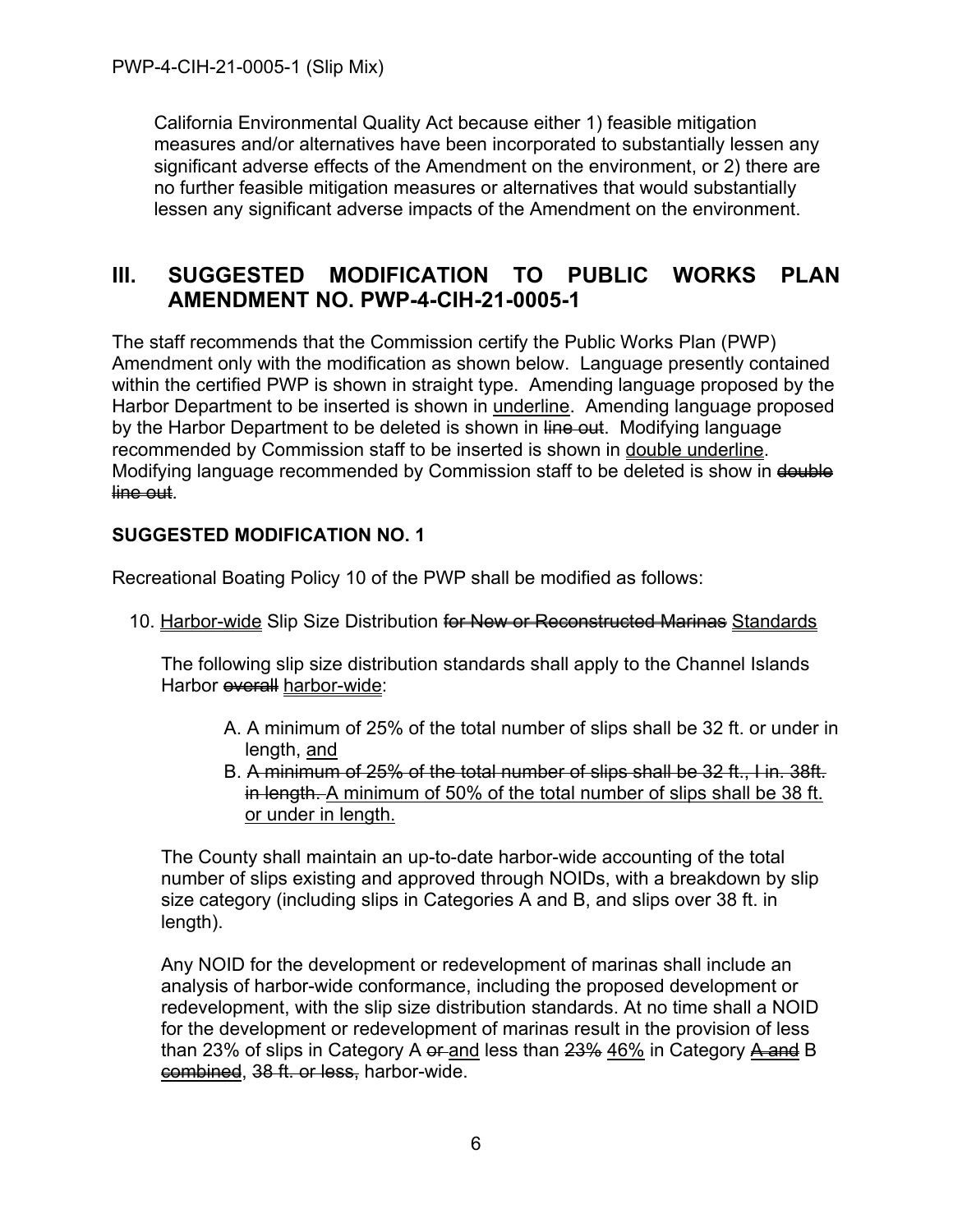## <span id="page-6-0"></span>**IV. FINDINGS FOR DENIAL OF THE PUBLIC WORKS PLAN AMENDMENT AS SUBMITTED AND APPROVAL OF THE PUBLIC WORKS PLAN AMENDMENT IF MODIFIED AS SUGGESTED**

The following findings support the Commission's denial of the PWP amendment as submitted and approval of the PWP amendment if modified as suggested in Section III above. The Commission hereby finds and declares as follows:

#### <span id="page-6-1"></span>**A. Background and Amendment Description (PWP-4-CIH-21-0005-1)**

On September 19, 1986, the Channel Islands Public Works Plan was effectively certified by the Commission. The purpose of the PWP, as certified, is to provide "a detailed and specific planning document to guide future Harbor development". Jurisdiction within the Channel Islands Harbor is shared by both the County of Ventura and the City of Oxnard. Oxnard's City limits extend to all Harbor land areas. Based on a previous agreement between the two governmental authorities and the Commission's certification of the Public Works Plan, the County assumed planning and regulatory authority within the Harbor. Under the certified PWP, the County is responsible for approval of all development within the Harbor permitted by the plan.

The proposed amendment includes changes to policies 2 and 10 within PWP Section 3.2 Recreational Boating [\(Exhibit 2\)](https://documents.coastal.ca.gov/reports/2022/6/F16a/F16a-6-2022-exhibits.pdf). The proposed change to policy 2 would decrease the minimum number of recreational boat slips that must be provided in the harbor from 2,150 slips to 1,950 slips. The proposed changes to policy 10 would provide flexibility and take into account redevelopment plans proposed or planned by marina operators that would result in more than 25% of the slips being small (32 ft. and under), and less than 25% of slips being medium (between 32 ft. 1 in. and 38 ft.), but there would still be 50% or more small and medium-sized slips combined (38 ft. and under).

The existing policy 10 was previously added as a new policy through PWP Amendment 1-07 (Waterside) to prevent the loss of lower cost boating opportunities within the Harbor for small boat owners. The policy requires the overall Channel Islands Harbor to conform to the following slip size distributions standards harbor-wide: a minimum of 25% of the total number of slips shall be 32 ft. or under in length (Category A) and a minimum of 25% of the total number of slips shall be 32 ft. 1 in. to 38 feet in length (Category B).

Existing policy 10 also requires that Notices of Impending Development (NOIDs) for the development or redevelopment of marinas shall not result in the provision of less than 23% of slips in Category A or less than 23% in Category B, harbor-wide. The intention of this portion of the policy is to ensure that during construction or reconstruction of marinas, no less than 23% of slips available for boating use remain in Category A and no less than 23% of slips available for boating use remain in Category B, with the end target that after such construction work, no less than 25% of slips in the harbor would be in Category A and no less than 25% of slips in the harbor would be in Category B. The proposed amendment would change the policy language from requiring a minimum of 25% of the total number of slips to be medium-sized slips (32 ft. 1 in. to 38 feet in length) to requiring a minimum of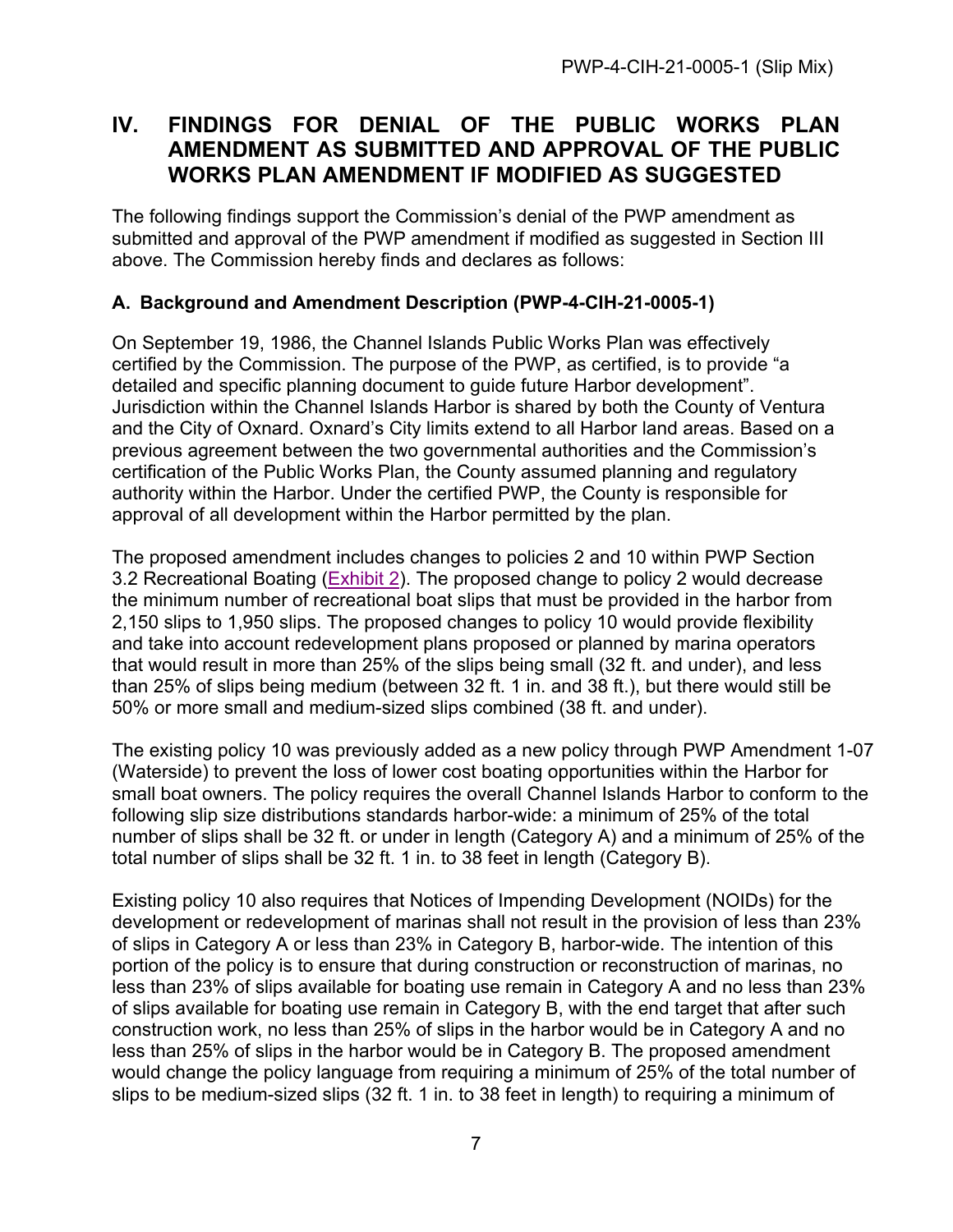50% of the total number of slips to be small and medium-sized slips combined (38 ft. or under in length). The County also proposes to change the policy from requiring NOIDs for the development or redevelopment of marinas result in the provision of no less than 23% of slips medium-sized slips (32 ft. 1 in. to 38 ft. in length) to requiring NOIDs to result in the provision of no less than 46% of slips small and medium-sized slips (38 ft. or under in length).

#### <span id="page-7-0"></span>**B. Recreational Boating**

The certified City of Oxnard LCP contains Sections 30213, 30220, and 30224, of the Coastal Act relative to the provision and protection of recreational boating and commercial fishing facilities in the Harbor.

#### Section 30213 (in part)

Lower cost visitor and recreational facilities shall be protected, encouraged, and, where feasible, provided. Developments providing public recreational opportunities are preferred.

#### Section 30220

Coastal areas suited for water-oriented recreational activities that cannot readily be provided at inland water areas shall be protected for such uses.

#### Section 30224

Increased recreational boating use of coastal waters shall be encouraged, in accordance with this division, by developing dry storage areas, increasing public launching facilities, providing additional berthing space in existing harbors, limiting non-water-dependent land uses that congest access corridors and preclude boating support facilities, providing harbors of refuge, and by providing for new boating facilities in natural harbors, new protected water areas, and in areas dredged from dry land.

#### Section 30234

Facilities serving the commercial fishing and recreational boating industries shall be protected and, where feasible, upgraded. Existing commercial fishing and recreational boating harbor space shall not be reduced unless the demand for those facilities no longer exists or adequate substitute space has been provided. Proposed recreational boating facilities shall, where feasible, be designed and located in such a fashion as not to interfere with the needs of the commercial fishing industry.

In addition, the City of Oxnard certified Land Use Plan (LUP) provides policy guidance regarding recreational boating: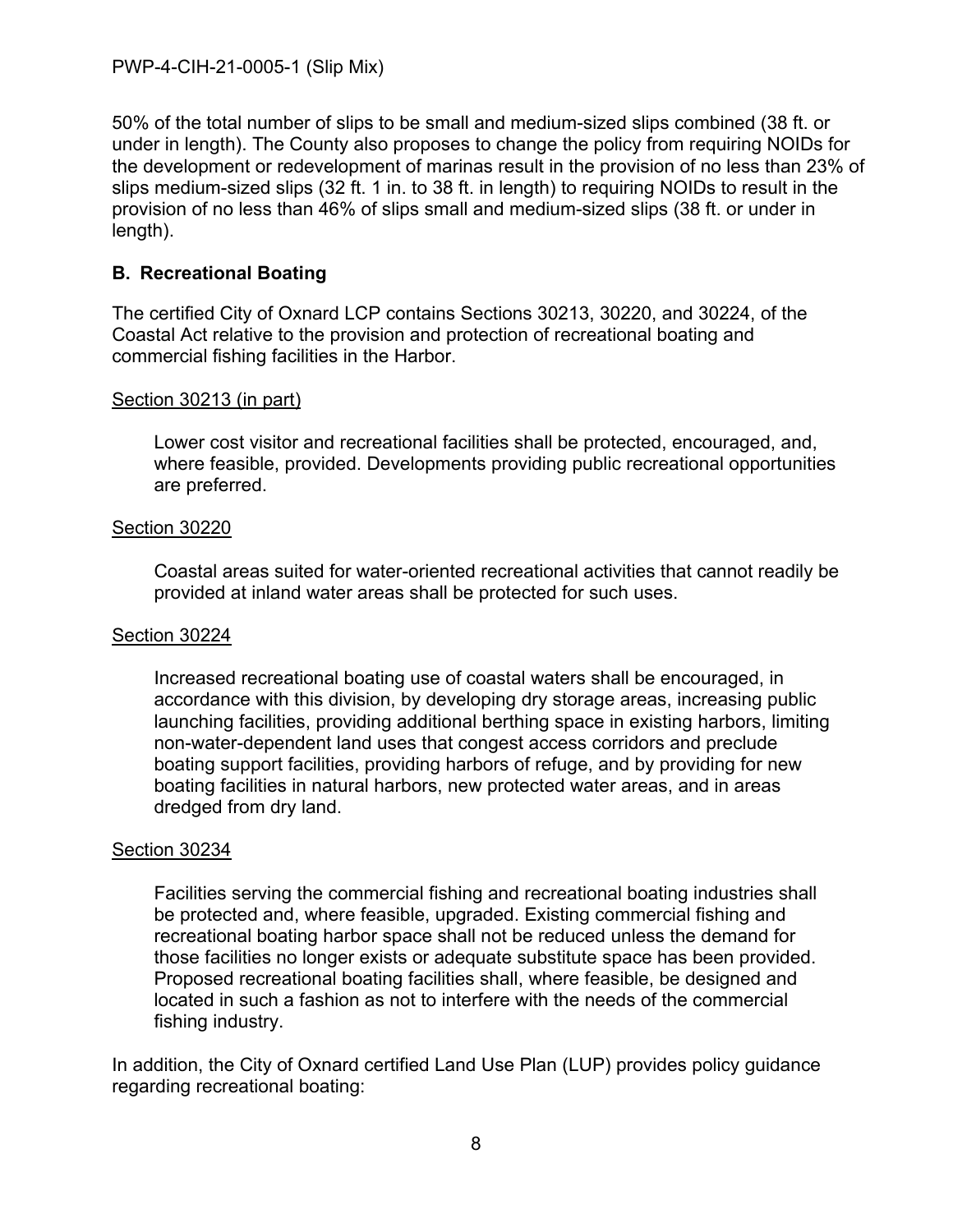#### Policy 14 (in part)

The harbor is administered by Ventura County and within the city limits of Oxnard. The City shall encourage the protection and expansion of facilities for commercial fishing, sport fishing, recreational boating, and other harbor-related activities within the Channel Islands Harbor…

Sections 30213 and 30220 of the Coastal Act require the protection of low cost recreational facilities and of water-oriented recreational facilities. Sections 30224 and 30234 of the Coastal Act specifically encourage the provision of recreational boating opportunities.

Regionally, since the early 1990's, marinas have been reconfiguring their slip sizes and slip distribution to favor larger boats because of the decrease in demand for small boat slips and the increase in demand for larger slips. However, the continued loss of slips could have an adverse impact on boating opportunities within the Harbor by reducing the number of slips available to the public.

In prior permit actions<sup>[1](#page-8-0)</sup> as well as in Channel Islands Harbor PWP Amendments 1-05 and 1-07, and Notice of Impending Development (NOID) 1-06 (Vintage Marina), the Commission has been concerned about the trend towards larger slips in marinas at the expense of the smaller slips. As larger slips occupy more space in a marina, there is less space for the smaller slips and the result is fewer overall slips and fewer slips available for the owners of small vessels. As the trend for larger boats continues and marinas convert their small boat slips to larger slips, berthing opportunities for the small boat owner will be reduced. While it can be questioned whether recreational boating is in fact a lower cost recreational activity, in general, smaller boats are less expensive than larger ones, and therefore more available to a larger segment of the population than are larger boats. The Commission does not regulate the rates at which marinas rent their slips to the public. The Commission can, however, regulate the design of a marina in order to ensure that the redesigned slips conform to the public access and recreation policies of the Coastal Act by providing the correct balance between the size of slips and the boaters' demand for slips in order to encourage increased recreational boating and protect existing boating opportunities including the provision of smaller slips.

The proposed amendment would reduce the minimum number of wet slips required to be provided in the Harbor from 2,150 to 1,950, resulting in a loss of 200 slips. This change is needed because marinas in the Harbor have already proposed or are proposing redevelopment plans that would decrease the total number of slips in their marinas. The County has indicated the following regarding the status of the 15 marinas and anchorages in the Harbor:

<span id="page-8-0"></span><sup>1 5-05-245,</sup> Portofino Hotel Partner, LB; 5-01-143, Marina Two Holding Partnership & County of L.A. Department of Beaches & Harbors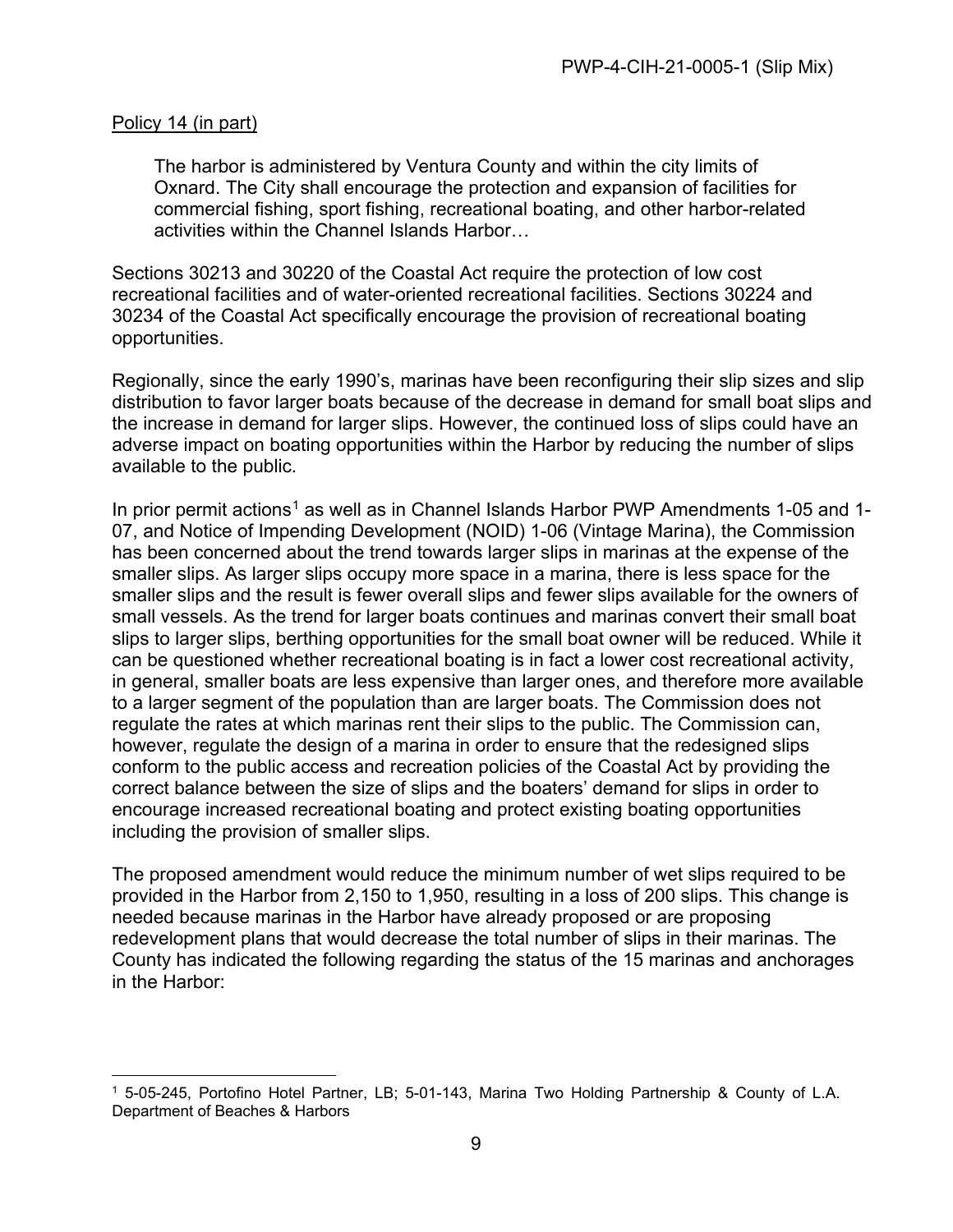| <b>Marina</b>                              | <b>Status</b>                                                                                                                                             |
|--------------------------------------------|-----------------------------------------------------------------------------------------------------------------------------------------------------------|
| Pacific Corinthian Marina                  | Planning redevelopment                                                                                                                                    |
| Vintage Marina                             | Planning redevelopment                                                                                                                                    |
| <b>Commercial Fishing Marina</b>           | No changes planned at this time                                                                                                                           |
| <b>Marine Emporium Landing</b>             | Redeveloped per NOID 1-07                                                                                                                                 |
| Channel Islands Harbor Marina and Boatyard | Redeveloped per NOID 1-06                                                                                                                                 |
| <b>Bahia Marina</b>                        | Redevelopment approved (NOID 1-08)<br>but not yet implemented                                                                                             |
| Anacapa Isle Marina                        | Redevelopment proposed - Pending<br><b>NOID Submittal</b>                                                                                                 |
| Peninsula Yacht Anchorage Marina           | Redevelopment approved (NOID 1-11)<br>but not yet implemented for Parcel F<br>NOID submitted (CIH-NOID-0001-21)<br>but is incomplete for Parcels LM 1,2,3 |
| Anacapa Boatyard                           | No changes planned at this time                                                                                                                           |
| <b>Small Boat Marina</b>                   | No changes planned at this time                                                                                                                           |
| <b>Channel Islands Landing</b>             | Redeveloped per NOID 4-07                                                                                                                                 |
| <b>Channel Islands Sportfishing</b>        | No changes planned at this time                                                                                                                           |
| Penn Park                                  | No changes planned at this time                                                                                                                           |
| East Bank                                  | No changes planned at this time                                                                                                                           |
| $X-3$                                      | No changes planned at this time                                                                                                                           |

In addition, the County has provided the following breakdown of the existing and proposed total number of slips for each marina and for the whole harbor:

| <b>Marina</b>                       | <b>Current No. of Slips</b> | <b>Current, Approved,</b><br>or Proposed No. of<br><b>Slips</b> |
|-------------------------------------|-----------------------------|-----------------------------------------------------------------|
| <b>Small Boat Marina</b>            | 72                          | 72                                                              |
| Anacapa Boatyard                    | 21                          | 21                                                              |
| <b>Channel Islands Landing</b>      | 155                         | 155                                                             |
| <b>Channel Islands Sportfishing</b> | 31                          | 31                                                              |
| Peninsula Yacht Anchorage Marina    |                             | 179 (PYA Parcel F)                                              |
|                                     | 357                         | 119 (PYA Parcels L&M)                                           |
| Anacapa Isle Marina                 | 438                         | 319                                                             |
| Pacific Corinthian Marina           | 147                         | 147                                                             |
| Vintage Marina                      | 385                         | 385                                                             |
| <b>Commercial Fishing Marina</b>    | 66                          | 66                                                              |
| <b>Marine Emporium Landing</b>      | 16                          | 13                                                              |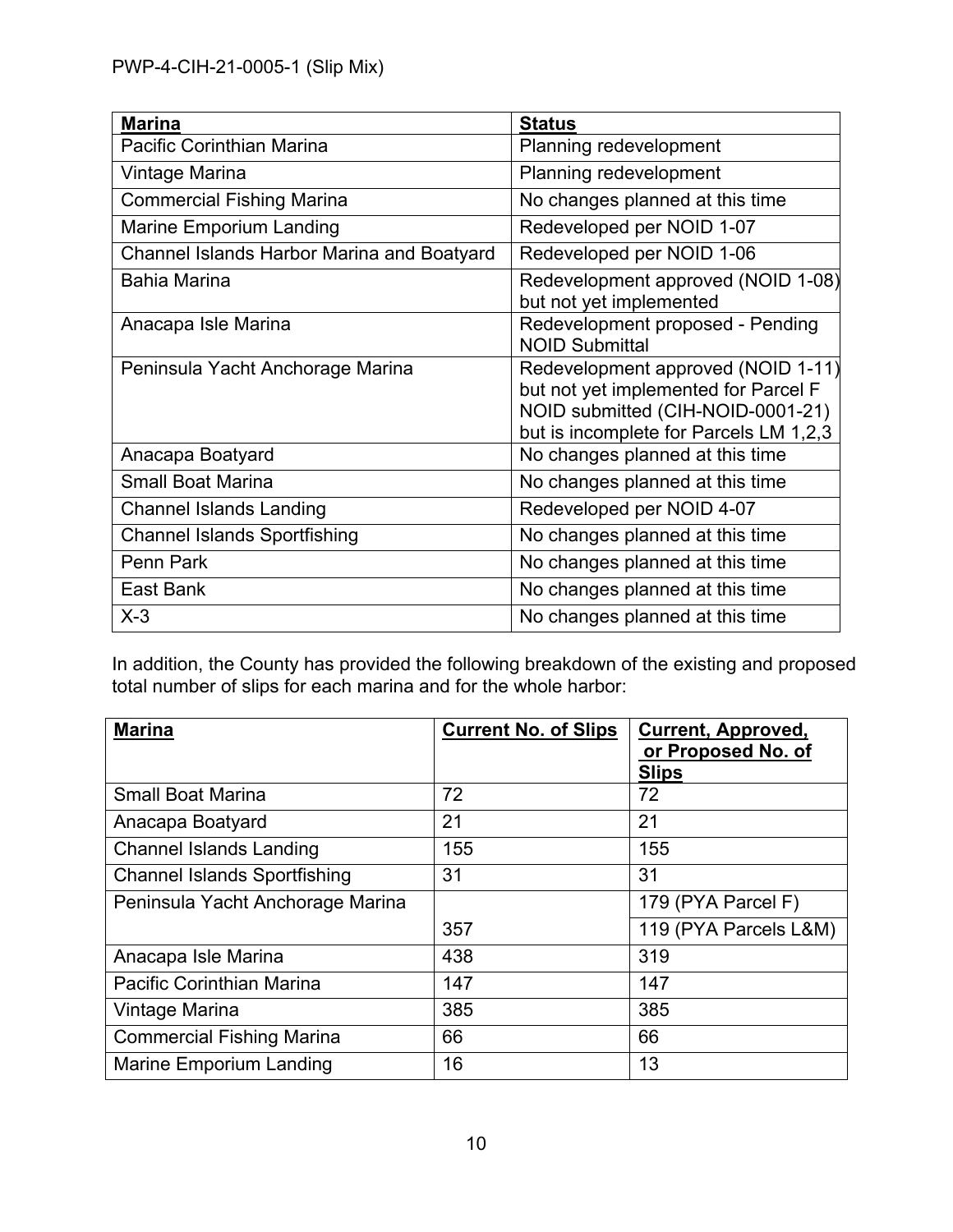| Channel Islands Harbor Marina and |       |       |
|-----------------------------------|-------|-------|
| <b>Boatyard</b>                   | 418   | 418   |
| <b>Bahia Marina</b>               | 84    | 92    |
| Penn Park                         | 10    | 10    |
| East Bank                         | 23    | 23    |
| $X-3$                             |       |       |
| Total                             | 2,223 | 2,050 |

There are currently 2,223 slips in the entire harbor. The total number of slips in the harbor accounting for redevelopments that are approved and proposed is 2,050. The changes in slip number for Vintage Marina and Pacific Corinthian Marina are not accounted for in the data in the above table. The County has indicated that redevelopment plans contemplated for these two marinas would involve decreasing the number of slips in each marina. The County has stated that Vintage Marina's redevelopment may involve an approximate reduction of 68 slips, while redevelopment plans for Pacific Corinthian Marina are not yet finalized. Therefore, the Harbor Department's proposal of 1,950 as the minimum number of slips to be provided in the Harbor includes a 100-slip buffer in anticipation of potential slip reductions as part of redevelopment of the Vintage Marina and the Pacific Corinthian Marina. The reasons for the anticipated slip reductions are more fully explained below.

The changes proposed for Policy 10 relating to slip mix requirement would allow the Harbor to contain more than 25% of slips to be small-sized slips (32 ft. or smaller), and less than 25% slips to be medium-sized slips (between 32 ft. 1 in. and 38 ft.), as long as the Harbor contains at least 50% slips small and medium combined (38 ft. and under). The existing and the proposed harbor-wide slip size distributions, based on the marina redevelopment projects proposed or planned by marina operators listed above, are shown in this table:

| Category              | <b>Current</b> | <b>Proposed</b> |
|-----------------------|----------------|-----------------|
| 32 ft. or under       | 42.2%          | 29.4%           |
| 32 ft. 1 in. - 38 ft. | 25.6%          | 22.9%           |
| [38 ft. or under]     | [67.7%]        | [52.3%]         |
| Over 38 ft.           | 32.3%          | 47.6%           |

The changes to Policy 10 are proposed to account for existing conditions and planned marina redevelopment projects that would result in more than 25% of the total number of slips to be small-sized slips (32 ft. and under), and less than 25% of slips be medium-sized slips (between 32 ft. 1 in. and 38 ft.), but combined there will still be more than 50% of the slips that are small and medium-sized slips combined (38 ft. and under). With the proposed change, the requirements of the PWP would continue to ensure that there are sufficient entry-level slips provided within the Harbor, while also provide the flexibility of allowing more of the smaller-sized slips and fewer of the medium-sized slips harbor-wide.

The reasons that marinas are generally being redeveloped with fewer slips are that (1) bringing marinas into compliance with California Department of Boating and Waterways (DBAW) and Americans with Disabilities Act (ADA) standards and regulations involve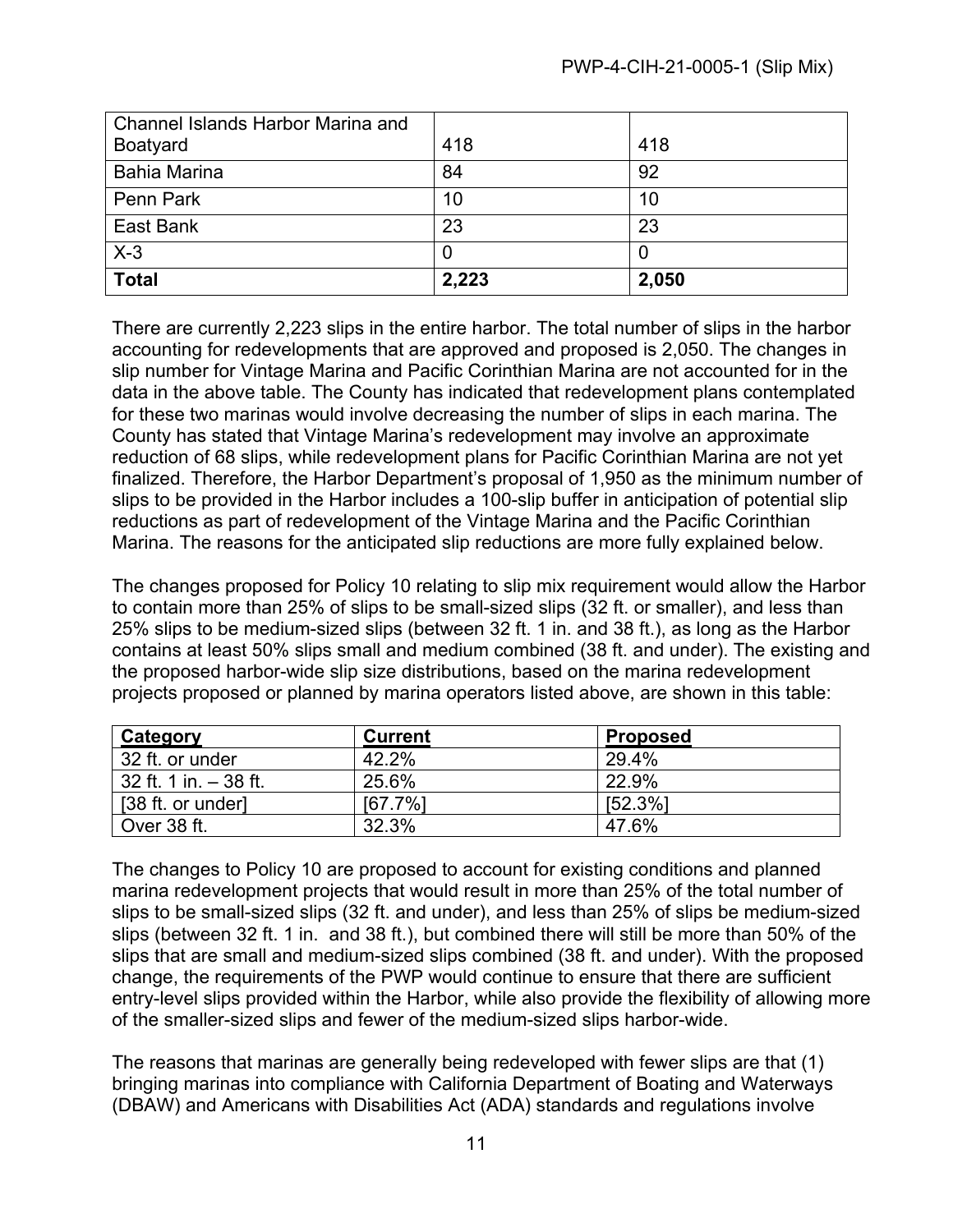building fingers and docks that are wider than existing and therefore occupy more water area, (2) there is a general market trend towards higher demand for larger slips, and (3) there is a growing preference for small boat owners to store boats in dry storage rather than in wet slips.

Data from the National Marina Manufacturing Association (NMMA) shows that the number of power boats sold has increased, while the number of sailboats has decreased. Power boats have been increasing in size in recent years. The advent of newer methods of boat construction has resulted in boats that are wider, necessitating wider slips. Therefore, boat slips are now being designed to accommodate the wider power boats and the older smaller boat in one slip design. Additionally, boaters now tend to bring more and larger items on board, so that wider "fingers" or walkways are needed for safety reasons. These changes have resulted in more water area being needed and utilized for each boat. The redevelopment of slips in marinas in response to current DBAW standards thus require more water space within marina basins for floating walkways, dock fingers, increased berth sizes, and greater fairway widths (area between interior channels and berths) to accommodate the larger boats. ADA standards also require projects for redesigned and new docks to provide handicap access through wider docks, fingers, and gangways. These changes result in fewer slips being redeveloped in a given amount of space to accommodate the wider and longer facilities.

The Harbor Department stated that there is low demand for smaller slips and growing demand for larger slips at the Channel Islands Harbor. The NMMA report also shows a general trend of increasing demand for large power boats nationwide. The Harbor Department has provided the results of slip vacancy surveys of each marina in the Channel Islands Harbor from 2017 to 2020. Combining the vacancy surveys of the individual marinas, the vacancy rates harbor-wide by slip size are shown in the following table:

| Category          | 2017 | 2018 | 2019 | 2020 |
|-------------------|------|------|------|------|
| 20 ft. $-30$ ft.  | 65%  | 71%  | 72%  | 70%  |
| 30 ft. $-$ 40 ft. | 40%  | 36%  | 32%  | 31%  |
| Over 40 ft.       | 28%  | 20%  | 18%  | 13%  |

The results show higher vacancies for slips under 30 feet indicating lower demand for smaller boat slips. The Harbor Department expressed concern for the underutilization of harbor space due to the high vacancy rates of small boat slips, and pointed to the need to allow marinas to redevelop to build more larger slips.

One reason for the lower demand for small wet slips is that dry storage spaces are a preferred alternative to wet slips for small boat storage for many small boat owners. Dry boat storage spaces are typically less expensive, and boats are easier to maintain when stored dry. Boat owners can easily store a boat offsite and utilize the launch ramp to access the water when needed. Boats stored on land are less costly to maintain because they do not need to have their hulls scraped as frequently and do not suffer the wear and tear that a boat does when kept in the water. There are currently dry storage spaces at the Harbor. There is one lot (Parcel P) that is zoned for dry storage that can accommodate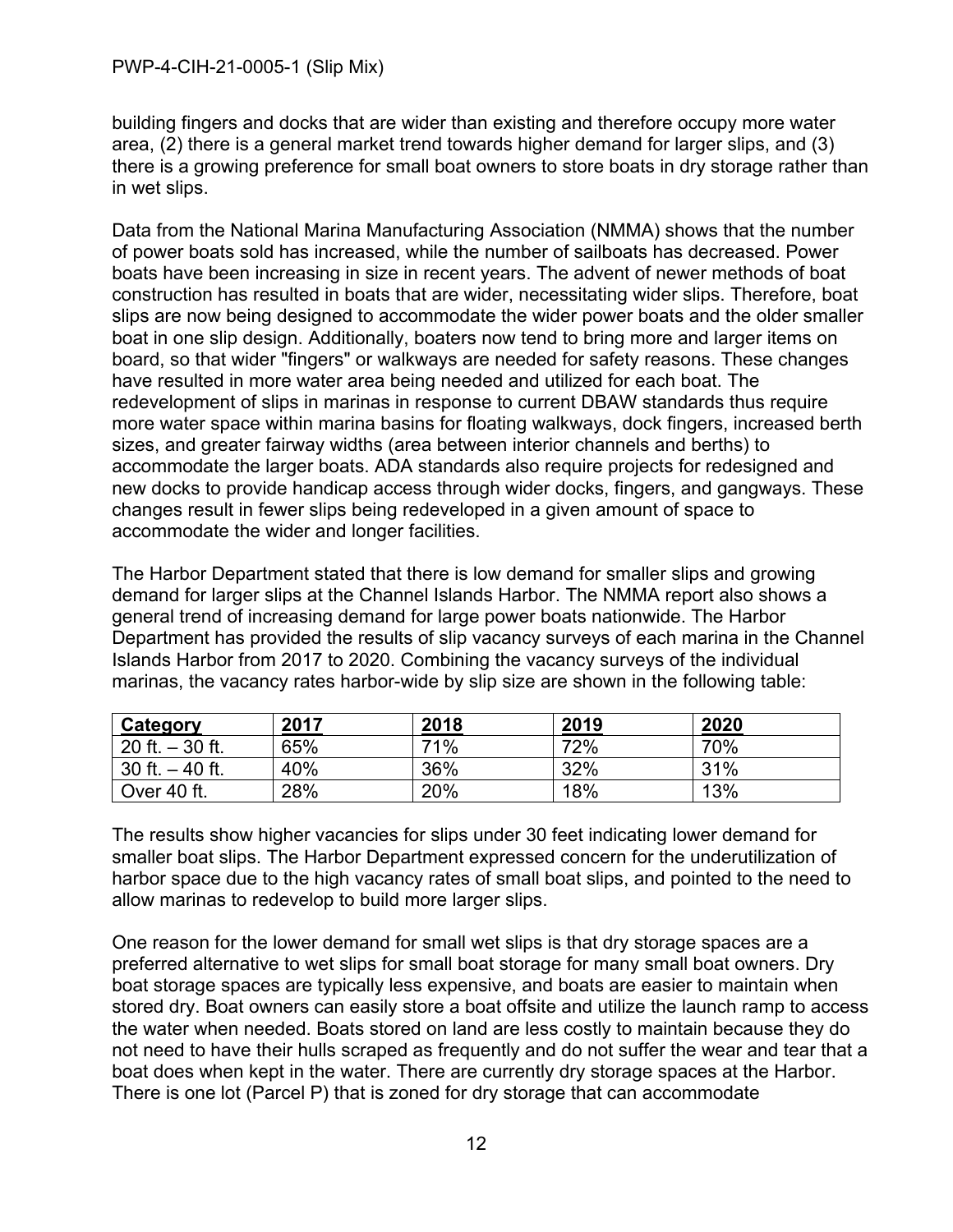approximately 425 boats. There is also a temporary dry boat storage area located on Parcel Q just south of Channel Islands Landing that contains 87 spaces. The current vacancy rate of dry boat storage at the Harbor is approximately 10%, indicating that it is currently meeting demand and can accommodate increased demand.

The proposed changes in the slip mix requirements would continue to ensure that there are sufficient entry-level slips provided within the Harbor and would continue to protect lower cost boating opportunities within the Harbor for smaller boat owners. However, **Suggested Modification One** is necessary to ensure internal consistency within Policy 10 by clarifying that, after the proposed changes, Category B refers to slips 38 ft. or under in length, and that the slip mix percentage requirements apply to harbor-wide accounting of slips, not to individual marinas. Nevertheless, Policy 10 requires, for any NOID for the development or redevelopment of marinas, an analysis of harbor-wide conformance, including the proposed development or redevelopment, with the slip size distribution standards.

Therefore, the Commission finds that if modified as suggested, the proposed PWP amendment will continue to encourage recreational boating use, protect lower cost boating opportunities, and provide a balanced mix of slip sizes within the Harbor, while providing flexibility to marina operators to redevelop marinas consistent with current design standards.

#### <span id="page-12-0"></span>**C. California Environmental Quality Act**

Pursuant to Public Resources Code Section 21067 and Sections 15050 and 15051 of Title 14 of the California Code of Regulations, the County of Ventura is the lead agency for CEQA purposes, as it is the public agency with principal responsibility for carrying out the Channel Islands Harbor Public Works Plan (and one of the agencies, if not the agency, with principal responsibility for approving it and supervising it as well), it is a local government with general powers, and it acted first on the subject PWP Amendment.

As an agency with a certified regulatory program under CEQA section 21080.5, the Commission must consider alternatives and mitigation measures that would substantially lessen any significant adverse environmental effects that the proposal would otherwise have on the environment. Sections 13371 and 13356(b)(2) of Title 14 of the California Code of Regulations require that the Commission not approve or adopt a PWPA unless it can find that , "…there are no feasible alternatives, or feasible mitigation measures, . . . available which would substantially lessen any significant adverse impact that the development . . . may have on the environment." The Commission incorporates its findings on Coastal Act and PWP consistency at this point as if set forth in full. These findings address and respond to all public comments regarding potential significant adverse environmental effects of the project that were received prior to preparation of the staff report. For the reasons discussed in this report, Channel Islands Harbor Public Works Plan Amendment PWP-4-CIH-21-0005-1, as suggested to be modified, is consistent with the City of Oxnard Local Coastal Program and Chapter 3 policies of the Coastal Act incorporated in that LCP. There is no less environmentally damaging feasible alternative project and there are no other feasible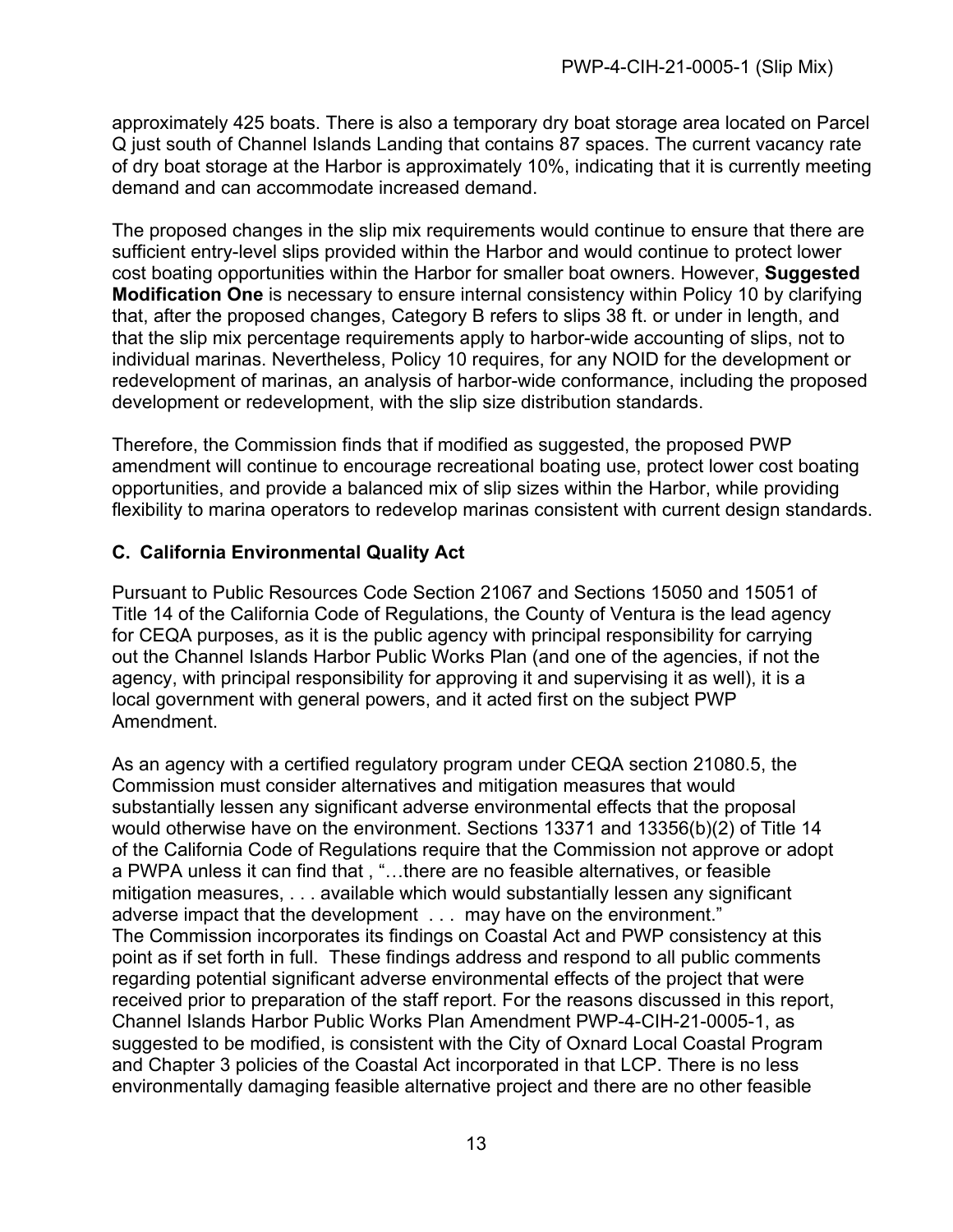PWP-4-CIH-21-0005-1 (Slip Mix)

mitigation measures that would reduce any significant impacts of the proposed amendment.